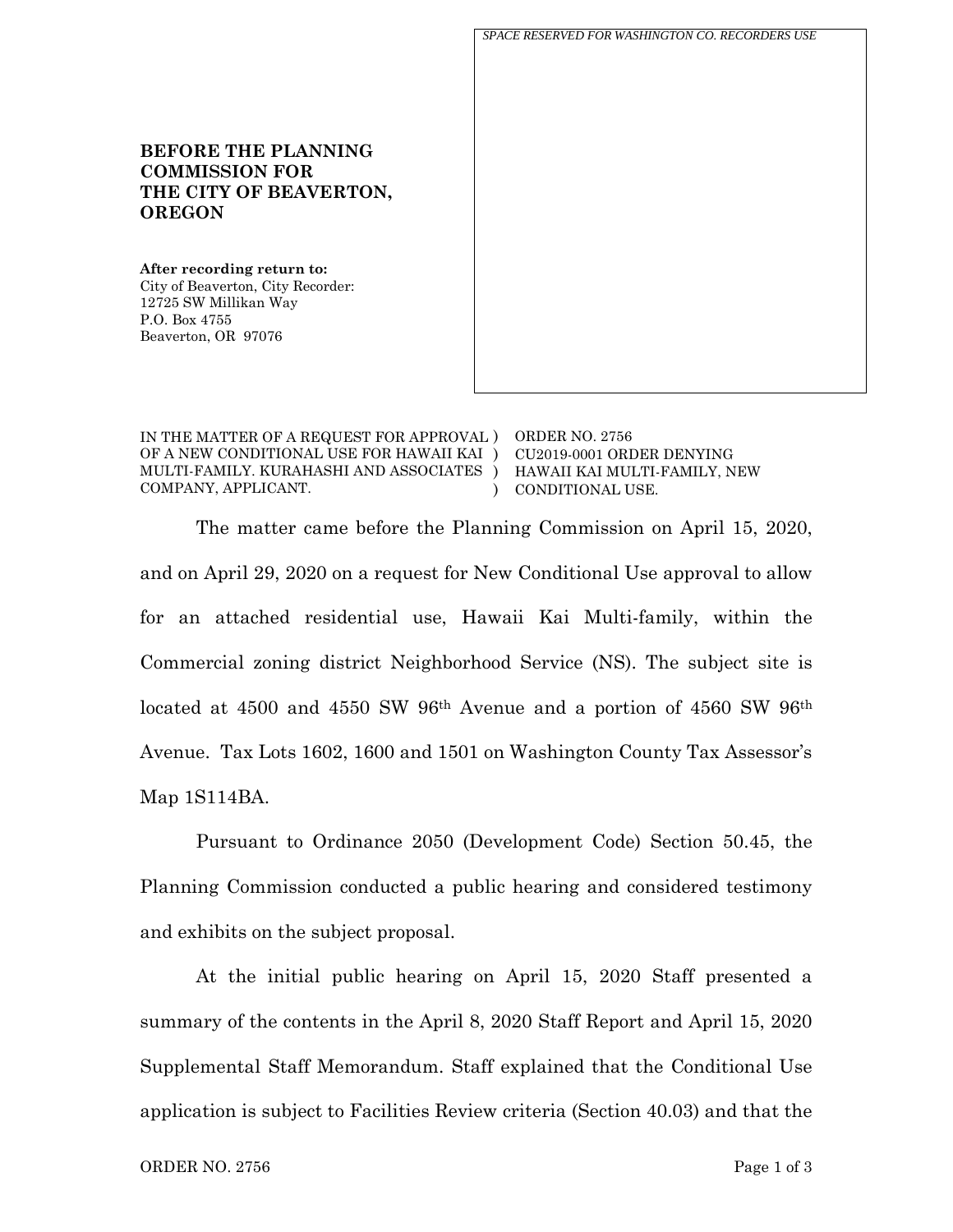applicant had failed to demonstrate compliance with all applicable criteria found in Section 40.03. Therefore, Staff recommended denial of CU2019-0001. The applicant acknowledged the materials submitted were not as clear as they could be to demonstrate compliance with all applicable criteria and requested a continuance to revise the materials in an effort to address outstanding issues. The Commission agreed to keep the written record open for an additional week, and set a deadline on April 22, 2020 at 5:00 p.m. to submit new evidence. The applicant submitted revised materials on April 22, 2020 by 5:00 p.m., however, as explained by Staff in the April 27, 2020 Supplemental Staff Memorandum and orally at the April 29, 2020 continued hearing, the revised materials were still unclear and Staff's recommendation remained to deny CU2019-0001.

The Commission, after holding the public hearing and considering all oral and written testimony, adopts the Staff Report dated April 8, 2020, Supplemental Staff Memorandum dated April 15, 2020 and Supplemental Staff Memorandum dated April 27, 2020 and the findings contained therein, as applicable to the approval criteria contained in Section 40.15.15.3.C and Section 40.03 of the Development Code.

Therefore, **IT IS HEREBY ORDERED** that **CU2019-0001** is **DENIED**, based on the testimony, reports and exhibits, and evidence presented during the public hearing on the matter and based on the facts, findings, and conclusions found in the Staff Report dated April 8, 2020, Supplemental Staff Memorandum dated April 15, 2020 and Supplemental Staff Memorandum dated April 27, 2020.